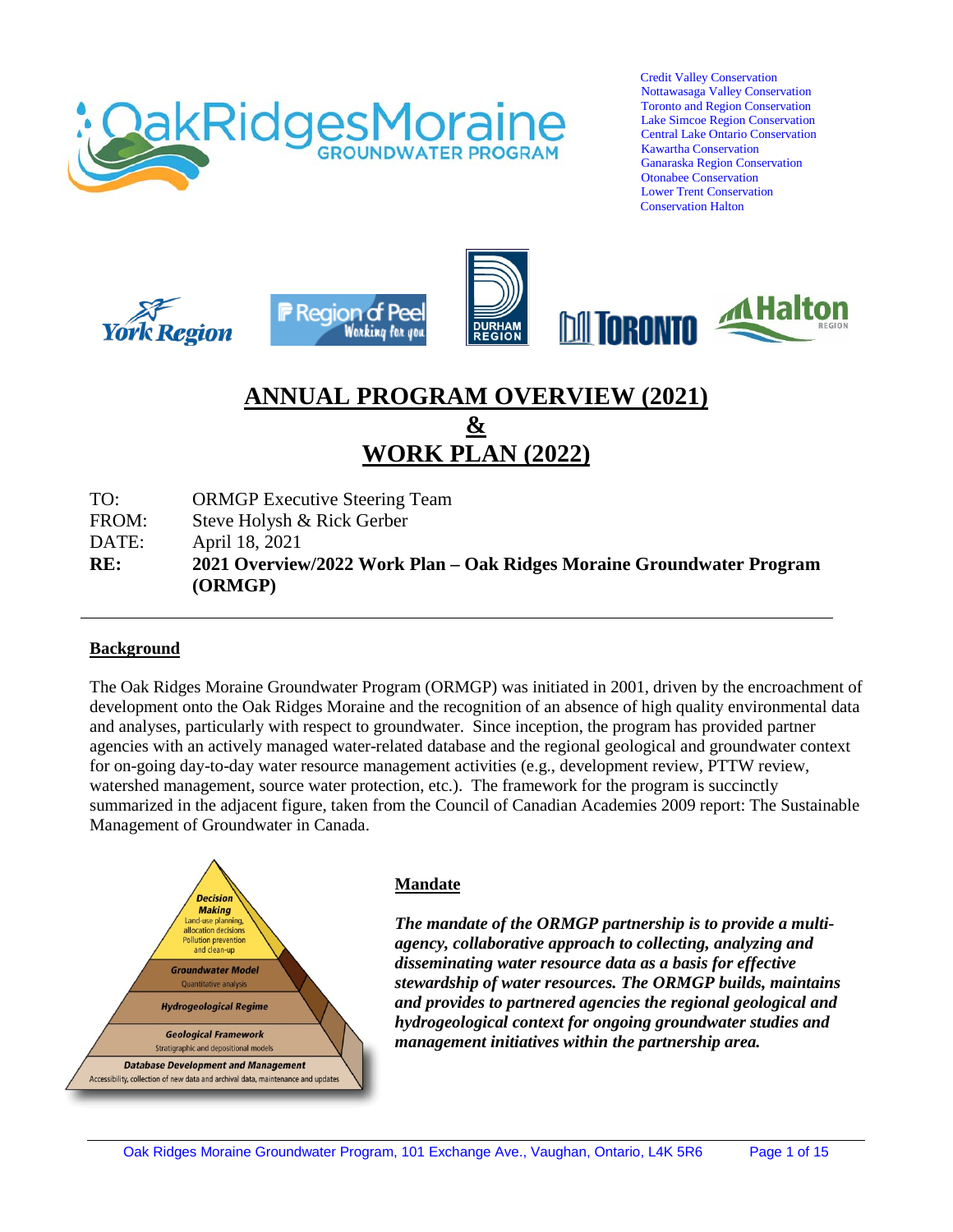*As such the program will:* 

- Build and maintain a master database of water-related information that is accessible to all partner *agencies;*
- *Build and maintain a digital geological construction of the interpreted subsurface layers that is accessible to all partner agencies;*
- *Build, maintain and disseminate numerical groundwater flow models that can be used to address any number of issues that arise at any of the partner agencies;*
- *Coordinate and lead investigations that will acquire new field data that will strategically infill key data gaps;*
- *Provide technical support to Drinking Water Source Protection teams to ensure that interpretations used in source protection technical work are consistent with the regional understanding;*
- *Provide technical support to planning authorities to ensure that Official Plan policies are developed in a manner which makes them consistent with up to date groundwater science as derived from the project;*
- *Provide technical support to all partnered agencies for addressing other Provincial legislation.*

Further information regarding the program can be found at **oakridgeswater.ca**.



*Program area - Note that for data management purposes the program area comprises: 1) the entirety of three Source Water Protection (SWP) Regions: a) Credit Valley/Toronto and Region/Central Lake Ontario (CTC); b) South Georgian Bay - Lake Simcoe (SGBLS); and c) Trent Conservation Coalition (TCC); and 2) the Halton Region and Conservation Halton portion of the Hamilton Halton SWP area. Focus of work is largely directed to the GTA municipalities (York, Peel, Durham, Halton and Toronto) and their associated Conservation Authorities (CAs).*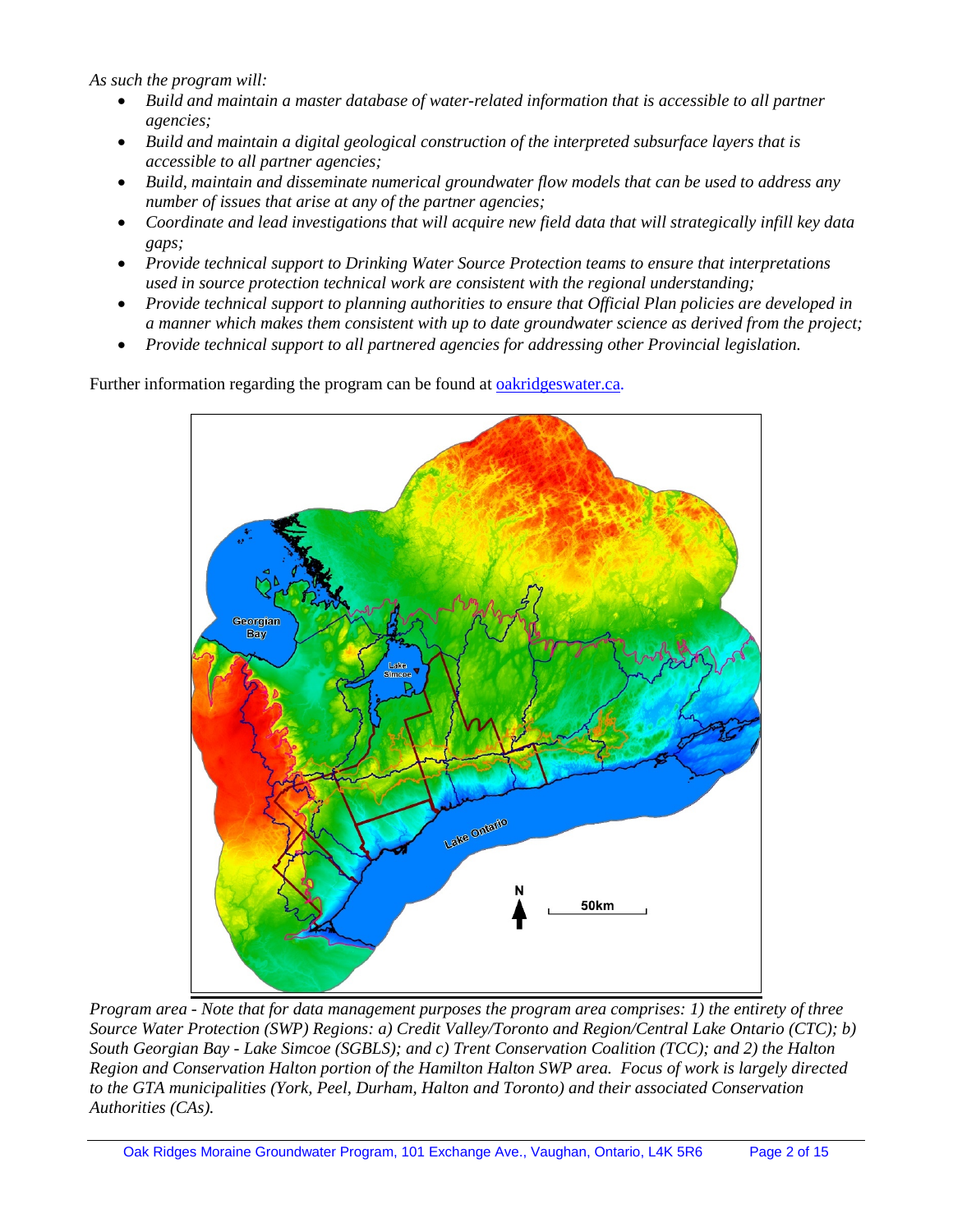## *Review – 2021 Highlights*

**1. Database**

Annual variability/High-Low Occurence

• added this year – over 24,000 boreholes; 590

• 2021 logins to website: Consultants =  $4,439$ ;

• Added Halton Region wells to database and

• New online version of Database Manual released



## **2. Analysis & Modelling**

- long term  $(≥100$  year) climate interpolations available anywhere in study area powered by the ORMGP Delft – FEWS system;
- 'Area of Concern' mapping in Vaughan;
- Continued work on geology 'harmonization' with incorporation of Halton and new Durham model layers
- Continued work on Oak Ridges Moraine focused chapter for an international Groundwater eBook;
- technical insights and contributions to modelling studies for Halton, Durham, Peel and CVC;

## **3. Other**



Communications – invited to present two talks at PGO Annual Symposium;

• DNAPL presentation to CTC and Cons. Ont. SWP teams;

• continued collaborative partnerships with consultant firms (18 firms in total);

• initiated work for MECP to investigate GW flux and salt loadings to L. Ontario;

• new theme maps on website

'Hydrogeologic Properties' & 'Surface Water'

## **4. Budget**

• Program delivered within available funds - no planned increase for 2022;

| <b>Program Component</b>         | 2021      |
|----------------------------------|-----------|
| Staff Costs (Wages $+$ Benefits) | \$729,900 |
| Office Costs + Disbursements     | \$82,208  |
| Computer + Software              | \$42,630  |
| Consultant/Services              | \$27,065  |
| Administration                   | \$16,187  |
| <b>Total</b>                     | \$897,990 |



E in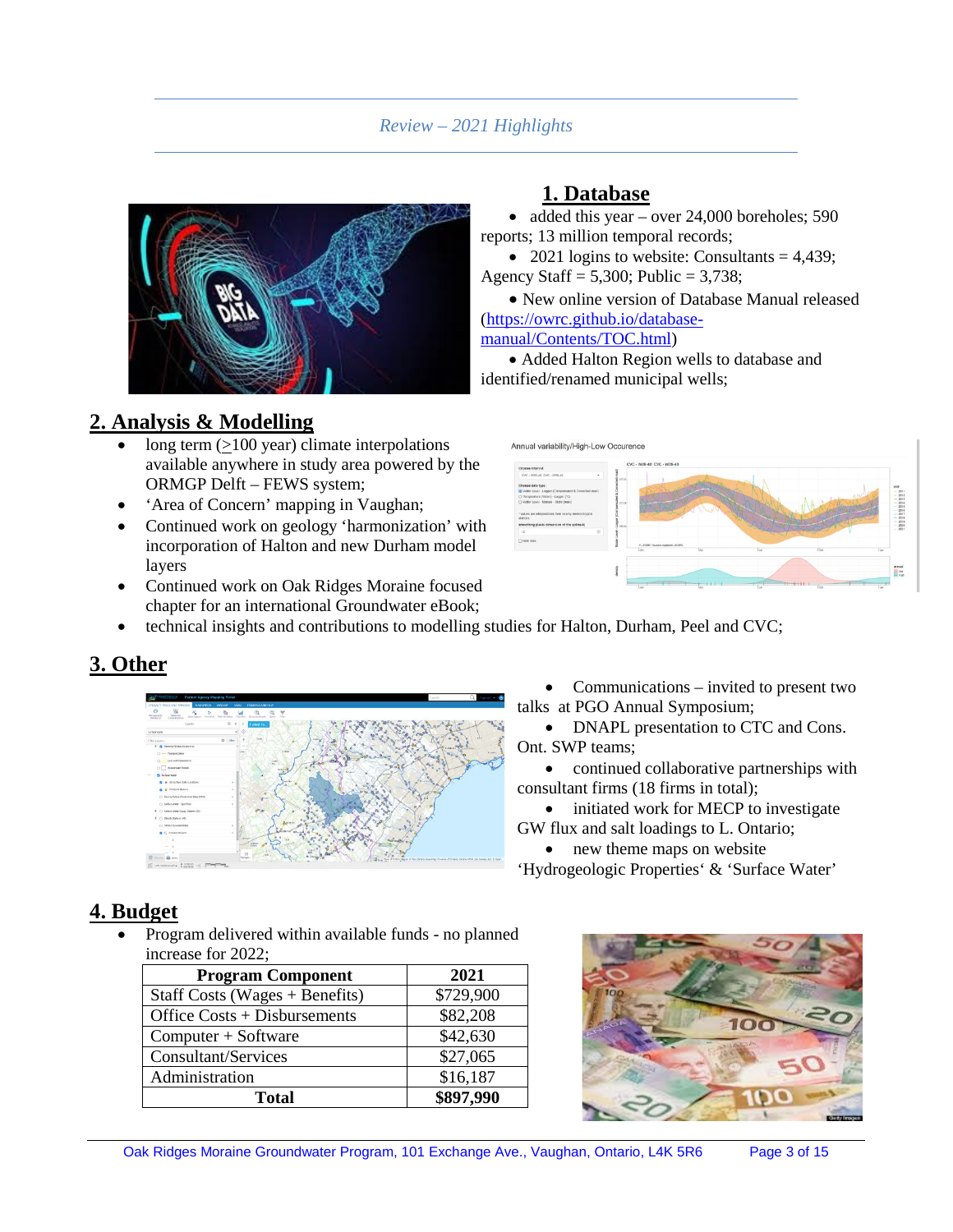# **Review – 2021 (Detailed Summary)**

The following provides a more detailed overview of activities undertaken through the Oak Ridges Moraine Groundwater Program through 2021.

## **1. DATABASE/WEBSITE**

Through 2021 the program's database structure/schema remained robust. The information contained within the database was refined and improved through 2021 with continued use of SQL 2016 to facilitate database management. The discussion of database and website issues has been broken into four categories: Additions; Corrections; Accessibility and Software/Hardware Management.

#### **1a Additions**

- An updated WWIS database was obtained in January 2021 from the MECP and 24,615 new well records (including decommissioning records and well upgrades) were brought into the database – at the time of this import the MECP wells were up to date as of about June 2020;
- New boreholes: i) tied to older City of Toronto geotechnical and hydrogeology reports; ii) wells required by Halton Region in order to add their temporal data (WLs, pumping, chemistry, etc.); iii) other miscellaneous BHs entered from documents in the report library were added to the database over 2021. In addition to the MECP wells, approximately 240 additional wells/boreholes were added in 2021;
- Approximately 590 new documents were brought into the library over 2021;
- The Provincial Water Quality Monitoring Network (PWQMN) data, consisting of some 800 new locations, was brought into the database to supplement the "Surface Water" theme map;
- In total approximately 13 million temporal records (chemistry, water levels, stream flow, etc.) were added in 2021 – this number reflects the import of regional data, updating of the PGMN water levels and chemistry, as well as the updating of climate and stream flow data from Environment and Climate Change Canada; and
- The database manual was revised/updated and a new version released [https://owrc.github.io/database](https://owrc.github.io/database-manual/Contents/TOC.html)[manual/Contents/TOC.html.](https://owrc.github.io/database-manual/Contents/TOC.html)

#### **1b Corrections**

- In moving forward with a review and update of the geological and hydrogeological surfaces, program staff continued to review and correct MECP wells with respect to: i) discrepancy between metric and imperial units and ii) poor geological interpretations; and iii) incorrect locations. Most of the unit issues have been corrected, however it is expected that future wells with more subtle unit issues will reveal themselves as they are inspected;
- With the development of the Hydrogeologic Properties themed map, over 2021 there was considerable work directed at evaluating the results of the specific capacity, hydraulic conductivity and transmissivity analyses. This exercise resulted in numerous additional corrections (including to water levels, units and location coordinates) to the data from the MECP WWIS database.

## **1c Accessibility**

- Through 2021, 18 consultant companies are partnered with the ORMGP under consultant agreements (Azimuth, WSP, exp, Golder, GEMS, Dillon, Burnside, Hatch, IBI, Jacobs, Whitewater, Gaman, Terraprobe, Soil Engineers, Matrix, GHD, SLR, Aqua Insight);
- 384 individual accounts now exist for consultants: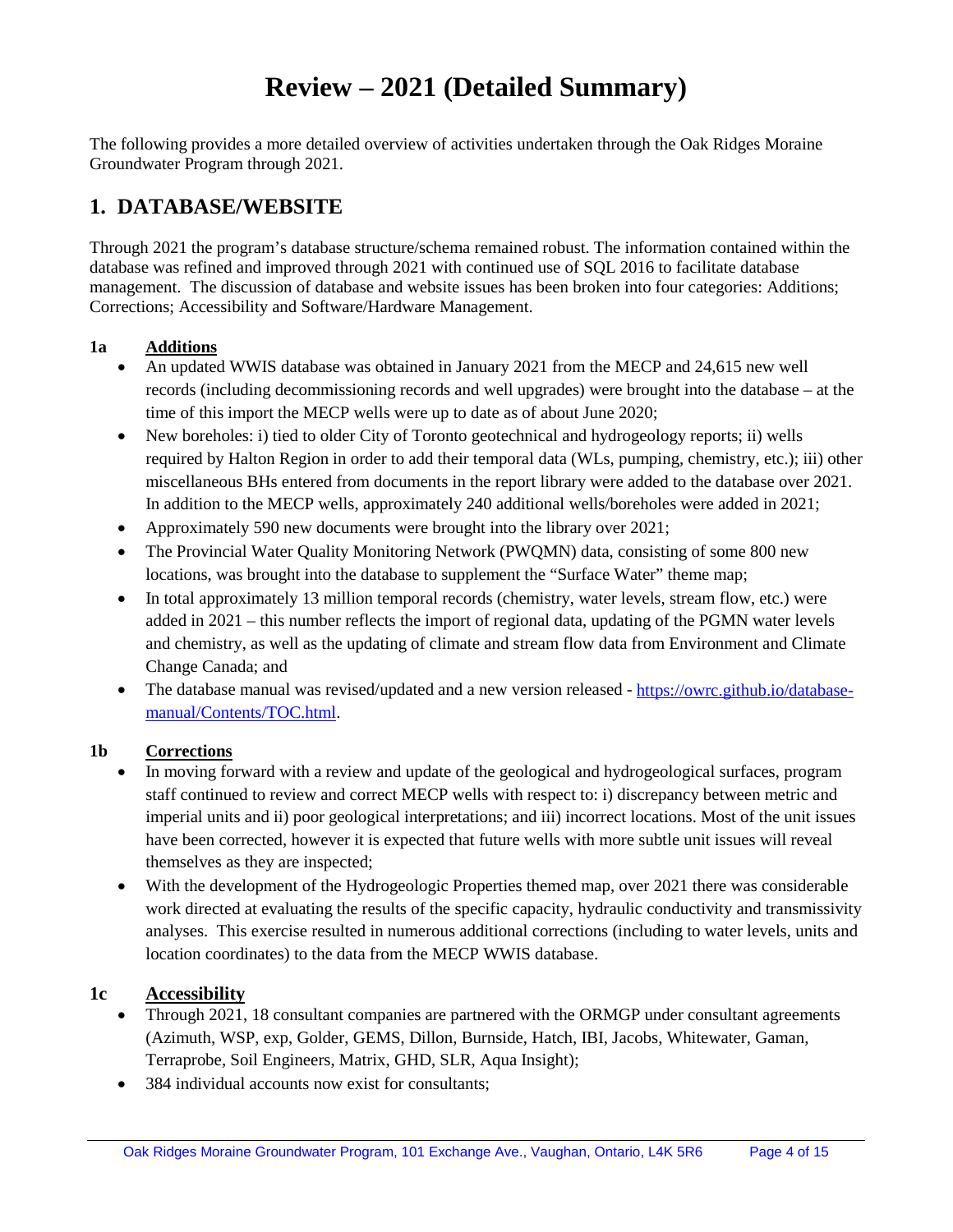- user accounts for technical agency staff remained relatively stable at 337 accounts several staff turnover moves resulting in a small number of accounts deleted and others created;
- temporary accounts were created for the University of Guelph where the website was the focus of several required hydrology assignments for a  $2<sup>nd</sup>$  year engineering course;
- On the public side of the website, the number of visits increased from 2,693 to 3,738 the website continues to attract general users looking for water related information;
- Building upon the introduction of non-MECP (MOE) BH logs in .PDF format (go to Boreholes Map choose "Boreholes with Supplementary Log") to the website, around 400 new PDFs were uploaded and added in 2021 with the total of available non-MECP BH logs now reaching 2,697. This initiative allows for these consultant logs and other older logs from GSC or OGS staff to be readily accessed on the website;
- ORMGP began a process of building a new tool that would allow for staff at partner agencies to import logger data into the master database. A computer science student was hired in the summer months and progress was made in scoping a path forward and coding for the tool was initiated. Although the project was incomplete when the student had to leave early for health related reasons, it is expected that this initiative will be further developed, and hopefully finalized, in 2022.
- The many 'R' based statistical tools available for piper plots, as well as for climate and surface water analyses on the website have continued to be adjusted and refined to deliver high quality analyses to technical staff visiting the ORMGP website;
- in 2021 the Groundwater Hydrograph tool was adjusted to display rain and snowmelt as two separate parameters, thus over-riding the need for the term 'Atmospheric Yield' which was introduced in 2020. As discussed below, this was possible by undertaking a new approach for water budget related analyses using Delft-FEWS system. Hydrographs are now flexible in that users can decide whether to show (or not) the rainfall and snow melt individually on the hydrograph tool. The tool continues to allow for users to see several statistical elements related to the groundwater level as well as to directly compare responses in groundwater level to climatic drivers (i.e., rainfall/snow melt);
- The Citrix Xendesktop platform, which allows for partner agency staff and ORMGP staff to access the program's database and ORMGP files continues to be one of the main ways for staff to interact and update the ORMGP database.
- In 2021, beginning with the Water Table discussion, staff began to develop GitHub based metadata sheets as well as 'fact sheets' that describe various analyses that have been performed to arrive at the final maps made accessible on the ORMGP website. This will continue through 2022 (see [ORMGP](https://owrc.github.io/database-manual/Appendices/M_ORMGP_Links/M_ORMGP_Links.html)  [Metadata\)](https://owrc.github.io/database-manual/Appendices/M_ORMGP_Links/M_ORMGP_Links.html).

## **1d Software/Hardware Management**

In order to keep the database up-to-date and readily accessible to the partner agencies there is continual maintenance and review of the program's software and hardware capabilities. No new purchases were required in 2021, however there was a software update through DHI that was required in order to maintain DHI software in working order (e.g., MikeShe, FeFlow, etc.).

Through 2021, with the ongoing Covid pandemic, ORMGP staff continued to work remotely as the offices at TRCA and CLOCA remained temporarily closed. Remote access to the Program's servers, which are now largely operated out of CLOCA's offices, was smooth and unhindered as remote work was the norm through 2021.

The following tasks continue to be undertaken with respect to the program's software and hardware management: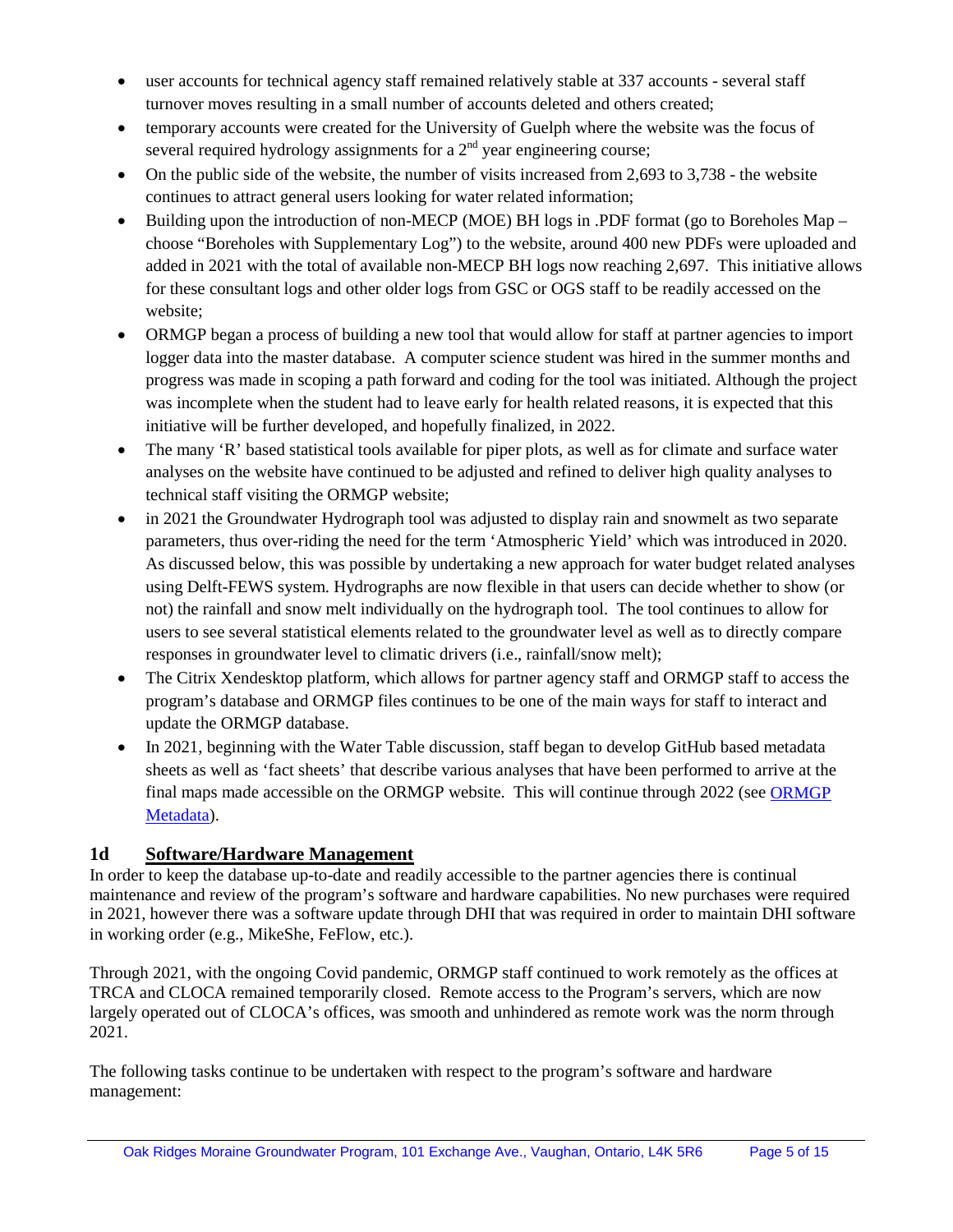- database management workflows that were reconfigured to work within Citrix platform in 2017 have continued to be used through the 2021 calendar year. As in the past, the backing up of the database continues to be a focus of the program and was unchanged in 2021:
	- o The database resides on a server at CLOCA which is continually backed up through VEEAM backup system server software – should there be a power failure or database glitch, the database can be restored from a short-term backup in very short order; the VEEAM software stores multiple versions of the database which are eventually overwritten with subsequent, more recent backups;
	- o on a weekly basis (every Sunday) the following steps are automatically transacted:
		- the database is backed up to a separate CLOCA based fileserver (this copy is dubbed the "weekly database") and is subsequently made available: i) for use via the program's website to share data with the outside community; and ii) as the 'weekly' database which may be accessed by the partners through the ORMGP Citrix machines. This database has both read and write access and can be used for training and testing purposes.
		- a copy of this backup is placed on a separate ORMGP server (newly introduced at CLOCA) that functions as a central storage facility holding database versions dating back in time. These older backups are available on a monthly basis. The previous eight weekly backups are also stored here.
		- this database is automatically transferred/written to an ORMGP server at TRCA's offices (used by ORMGP staff to interact with, review and check the database);
	- o over the long term, backup copies of the database are held off-site (along with backups at CLOCA) should they be required;
	- o The primary numerical model archive (part of the model custodianship program) has been relocated to a server at CLOCA. A duplicate archive is kept off site and synchronized regularly. For added redundancy, two additional copies of the archive are also kept in separate locations off-site, however they are synchronized less regularly.
- To ensure partners have the ability at their own offices to use software products (e.g., Viewlog, Sitefx, and others) and to review/access/QA/evaluate their data held in the ORMGP database, a cut of each partner agency data set is usually distributed (in SQL and/or Access format) at the ORMGP technical meetings (i.e., usually twice per year or more often if requested). In 2021 this database access was provided remotely using Drop Box.

## **2. ANALYSIS & MODELLING**

The following initiatives were undertaken through 2021.

## **Technical Model Contributions**

Through 2021, in addition to the numerous analyses highlighted below, ORMGP staff continue to communicate with software developers to discuss modelling code, at a high technical level, and to provide input regarding suggested fixes and/or improvements to existing software codes (e.g., discussions continue to be held with the developers of GSFLOW, HydroGeoSphere, Raven, and CSHS HydRology).

#### **Durham Region Numerical Model**

Through the early parts of 2021 ORMGP staff worked with the GeoProcess/S.S. Papadopulos consulting team and Durham Region staff as the modellers worked towards preparing a final report. The process of delineating Environmentally Significant Recharge Areas was the topic of a few meetings as the modelling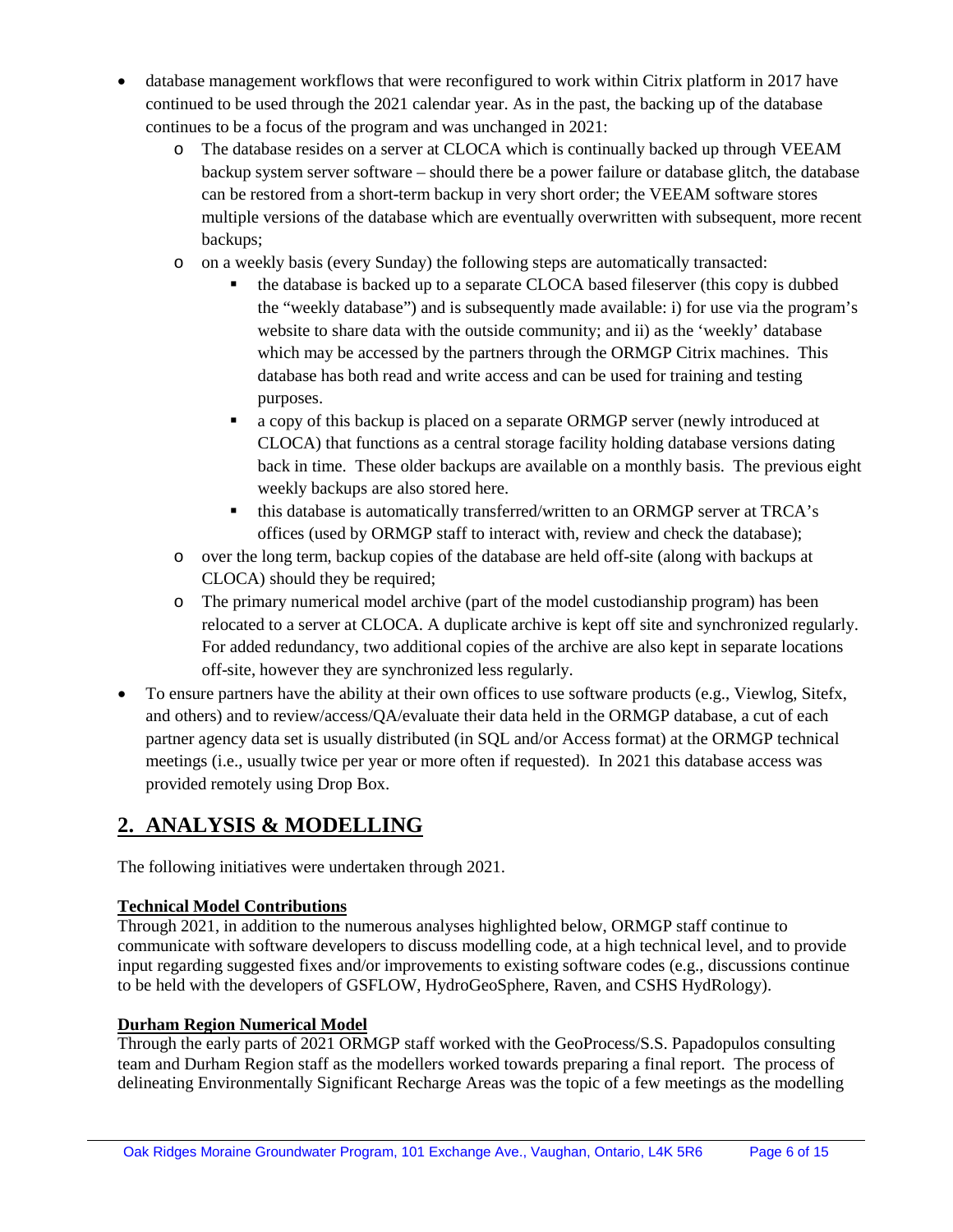project neared completion. ORMGP staff provided a review of the modelling report and files and met with the consulting team and Durham Region to address comments as the report was being finalized.

#### **Peel Region Numerical Model**

Peel Region's numerical modelling project, with a revised focus and a new modelling team (Aqua Insight) was also ongoing throughout most of 2021. The modelling initiative was revised to focus on the update/revision to the delineation of WHPAs for Peel's communities. ORMGP staff assisted Peel as required during these unanticipated events.

#### **Storage of Gridded Data (FEWS)**

Work within the Delft-FEWS environment progressed through 2021 with efforts advanced in refining water budgets in preparation for updates to the water budget tool (planned for 2022), and in being able to directly read/display FEWS results via the website. This allowed, for example, the previous 'Atmospheric Yield' values to be removed from the database. This provides for a more streamlined database and an improved rainfall/snow melt analysis to be served up directly to the ORMGP website (e.g., hydrograph tool, etc.). The program's ability to manage gridded sets of information continued to improve in 2021.

#### **Specific Capacity, Hydraulic Conductivity and Transmissivity**

In early 2021 work continued on implementing a database routine that determines the transmissivity (T) and hydraulic conductivity (K) of aquifers from Specific Capacity estimates, and in particular checking anomalous values to determine whether the digital data acquired from MECP (e.g. water level readings, units, coordinates, pumping test rates, etc.) was accurate. A new theme map "Hydraulic Properties" was introduced to the ORMGP Geocortex mapping in 2021.

#### **Water Table/Potentiometric Surface/Potential Discharge Areas/Vertical Gradient**

2021 saw an update to the ORMGP Water Table and associated maps. To provide more clarity in how the water table surface is being developed, two Water Table maps are now offered on the website, one that is largely data driven from the well record database and the second prepared by incorporating a number of supplemental data sources and processes (e.g., stream polygons, deeper wells in certain areas, etc.). Associated meta data and a description of the mapping construction was also updated (see [Water Table](https://owrc.github.io/metadata/surfaces/water_table.html)  [Metadata\)](https://owrc.github.io/metadata/surfaces/water_table.html)

#### **Time Series/sHydrology Analyses**

Through 2021 the groundwater, surface water and climate time series analysis packages, including the graphs and statistics, that are currently running on the program's website have been continually enhanced and refined, based on the recommendations and needs of partner agencies. Stream flow and climate data from Environment and Climate Change Canada's website continues to be regularly uploaded into the program's database. As new data are regularly added nightly, the statistical analyses are automatically updated. Users continue to be able to select a stream gauge or climate station location and then undertake a wide variety of analyses of the data (e.g., seasonal and monthly trend analyses, baseflow analysis, return period, flow frequency, etc.). As an example of the applicability, website visitors can now quickly determine whether the previous month was either hotter/colder or wetter/drier than the long-term average.

The following aspects of the time series/mapping analyses or what is being internally referred to at ORMGP as the "sHydrology" toolkit, were worked on in 2021:

- work was initiated to develop a tool to visually investigate gaining and losing reaches of streams, using both the results of spot flow surveys, as well as the results of numerical modelling studies;
- work has been initiated to build upon the Piper Plot tool to more readily present the results of water quality analyses (both SW and GW);
- the search of intervals (well screens) has been expanded such that monitoring nests can be detected and the data from all intervals tied to a nest can be displayed;
- groundwater level variability continues to be investigated with mapping anticipated in 2022;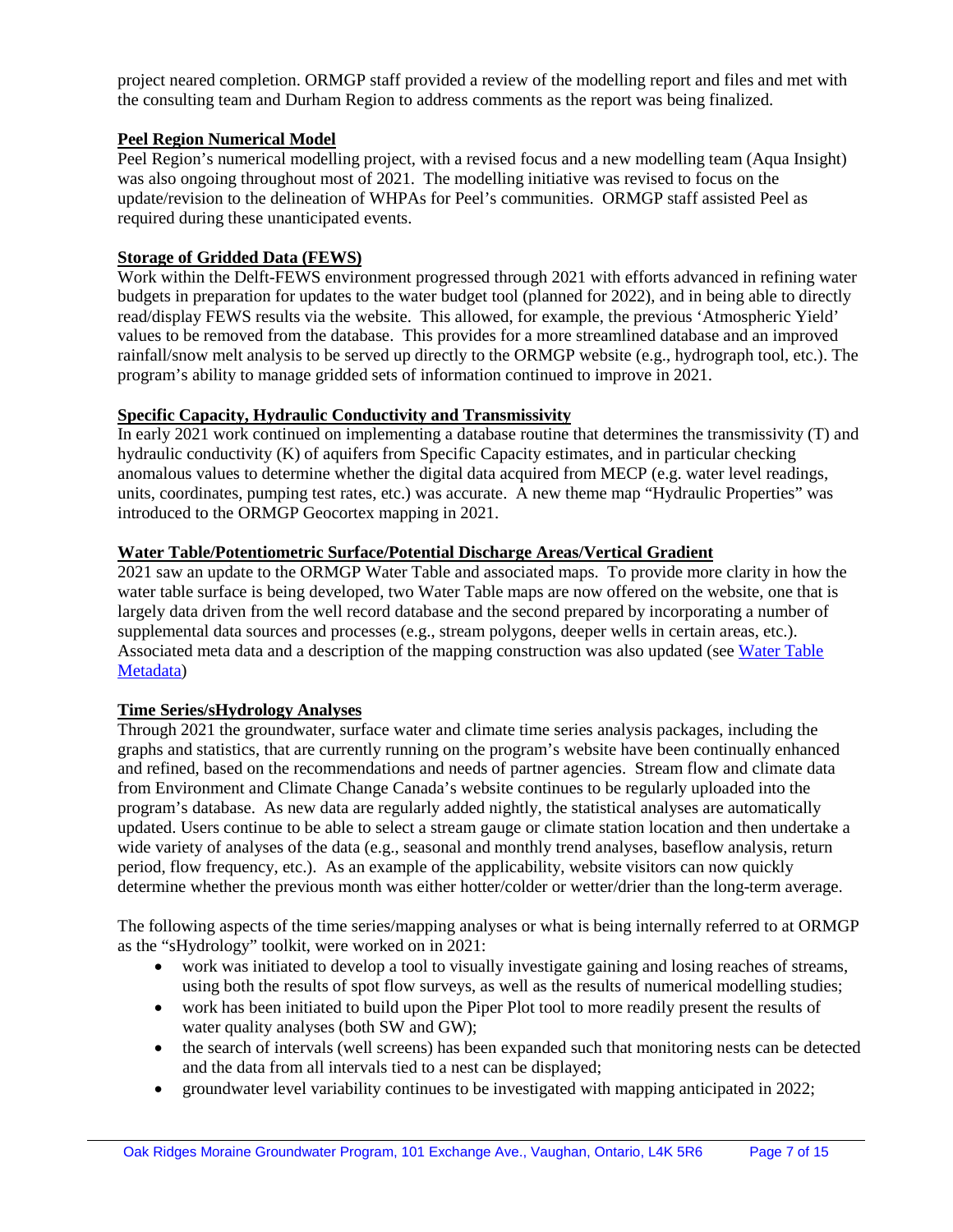- the Delft FEWS system was utilized to obtain long term (100 year) spatially and temporally interpolated climate data from anywhere in the ORMGP study area (to obtain results users can right click at any location on any theme map within the Geocortex mapping portal);
- a drainage delineation tool has been developed that allows for the drainage are to any point to be shown on the map (to obtain results, users can right click at any location on any theme map within the Geocortex mapping portal);

#### **Geological Layer Harmonization**

2021 saw work advanced to incorporate geological layers through the Halton area. Tier 3 related numerical models were received from Conservation Halton, and the geological layers that were available within those models were incorporated/appended to the existing 2018 surfaces to create a revised set of 2021 'master' surfaces. At the same time the new Durham model surfaces were also incorporated into this 2021 set of surfaces. At the end of this exercise, the geological layers now extend to the Hamilton area and they encompass the new ORMGP study area in its entirety. The layers have been uploaded to the Cross Section tool on the website and are fully accessible via the ORMGP website.

#### **Groundwater eBook**

Through 2021 work continued on an Oak Ridges Moraine focused chapter (the only Canadian contribution) to an international Groundwater eBook that is slated to be an anchor for the "Groundwater Project". This is an international effort led by Dr. John Cherry to provide educational groundwater related materials to the global community. This will provide an opportunity to showcase the collective ORMGP efforts to a broad audience.

#### **"Areas of Concern" Mapping/Analyses**

In 2021 work continued on the "Areas of Concern" mapping. Work in Vaughan was finalized in August 2021 and a new initiative in Whitchurch-Stouffville was initiated. In general, this work has a focus on the artesian conditions that naturally exist on the slopes of the Oak Ridges Moraine. This condition occurs as a result of the pinching out of the Oak Ridges Moraine aquifer sediments in moving away from the crest of the moraine as the elevation declines. The Oak Ridges Aquifer pinches out between the overlying surficial aquitard layers (e.g., Halton Till) and the underlying Newmarket Till. Excavations or wells drilled along this part of the moraine, should they breech the upper confining aquitard, can lead to considerable groundwater problems that cost significant time and money to resolve. Mapping is prepared that shows areas where proposed developments/excavations might result in 'unexpected' groundwater problems (and associated costs).

#### **Miscellaneous technical support**

Due to the Covid work at home directives, support and communication with partner agency staff was conducted via phone and/or on-line through 2021.

**York**

- along with York technical staff, presented to York senior management (Growth Management Committee), an overview of ORMGP and its effectiveness in York Region;
- provided hydrogeological and geological technical support on Vaughan and Whitchurch-Stouffville "Areas of Concern" mapping, and for Ballantrae and Nobleton water supply investigations;
- attended York-MECP liaison meeting to discuss various issues;
- attended liaison meeting with York staff to exchange ideas and hear of ongoing work plans at York Region;
- met at York offices to review/log drill core from Ballantrae MW 23;
- imported monitoring data from York database into ORMGP Database.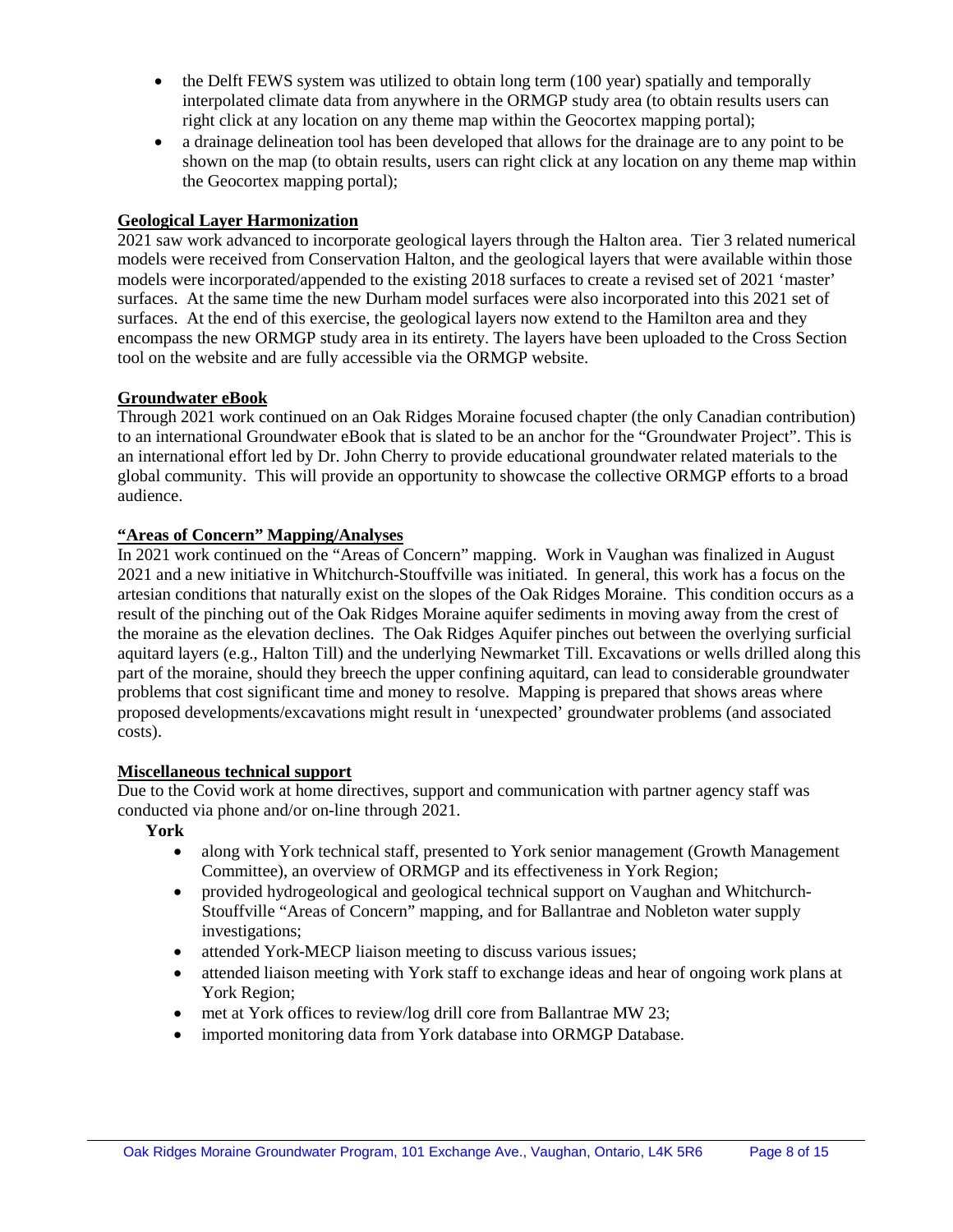#### **Peel**

- provided technical support and comments to help address and move forward with new direction for regional numerical modelling initiative;
- assisted Peel staff in ensuring their monitoring data was checked and uploaded to the database throughout the year.

#### **Durham**

- continued support to Region and Burnside staff to ensure process for migration of monitoring data into database is working and accessible for uploading of data;
- continued to provide technical support and comments with respect to the regional modelling initiative.

#### **Toronto**

• continued to input reports and boreholes from Toronto into the ORMGP database;

#### **Halton**

- worked with Halton staff to identify key wells in the ORMGP database that are important for the Region;
- reviewed and provided input into the Terms of Reference document for the Tier 3 numerical model update study;
- reviewed and provided support for Halton Program to enhance the monitoring of surface water quality;
- working with modelling team (Aqua Insight) to provide/exchange data and knowledge;

#### **TRCA**

- continued to link to TRCA database thus allowing all TRCA surface water stations to have statistical analyses performed via the program website;
- assisted staff in ensuring monitoring data (Seaton, PGMN, etc.) was brought into database properly and is accessible on the website;
- brought spot flows into the database and initiated work on a routine to map gaining/losing reaches of streams based on spot flow measurements and on numerical modelling results;
- assisted in TRCA's Etobicoke Ck watershed study contributing to technical discussions and with numerical modelling to investigate how different future land use scenarios might influence water budget components within the watershed;

#### **CLOCA**

- continued to provide technical support with respect to the Ontario Hydro One facility (i.e., establishment and operation of long-term groundwater monitoring location) in the Municipality of Clarington;
- provided overview of ORMGP program to Board of Directors.

#### **CVC**

- provided an overview of the ORMGP to Board of Directors;
- provided technical support for delineating Highly Vulnerable Aquifers (HVA);
- continued to provide technical support for: i) MIKE SHE water quality focused modelling being undertaken in cooperation with University of Guelph; and ii) groundwater flood mapping for the CVC "Flood Risk Management and Return on Investment Tool";

#### **LSRCA**

• provided technical support regarding the use of the drainage delineation tool, and for incorporating new wells into WHPA updates;

#### **LTRCA**

• provided overview of the ORMGP to the Board of Directors.

#### **ORCA**

• met with ORCA SW staff to review SW graphs/statistics on ORMGP website and to seek input as to additional ways that data can be analysed to support ORCA staff;

#### **Barrie**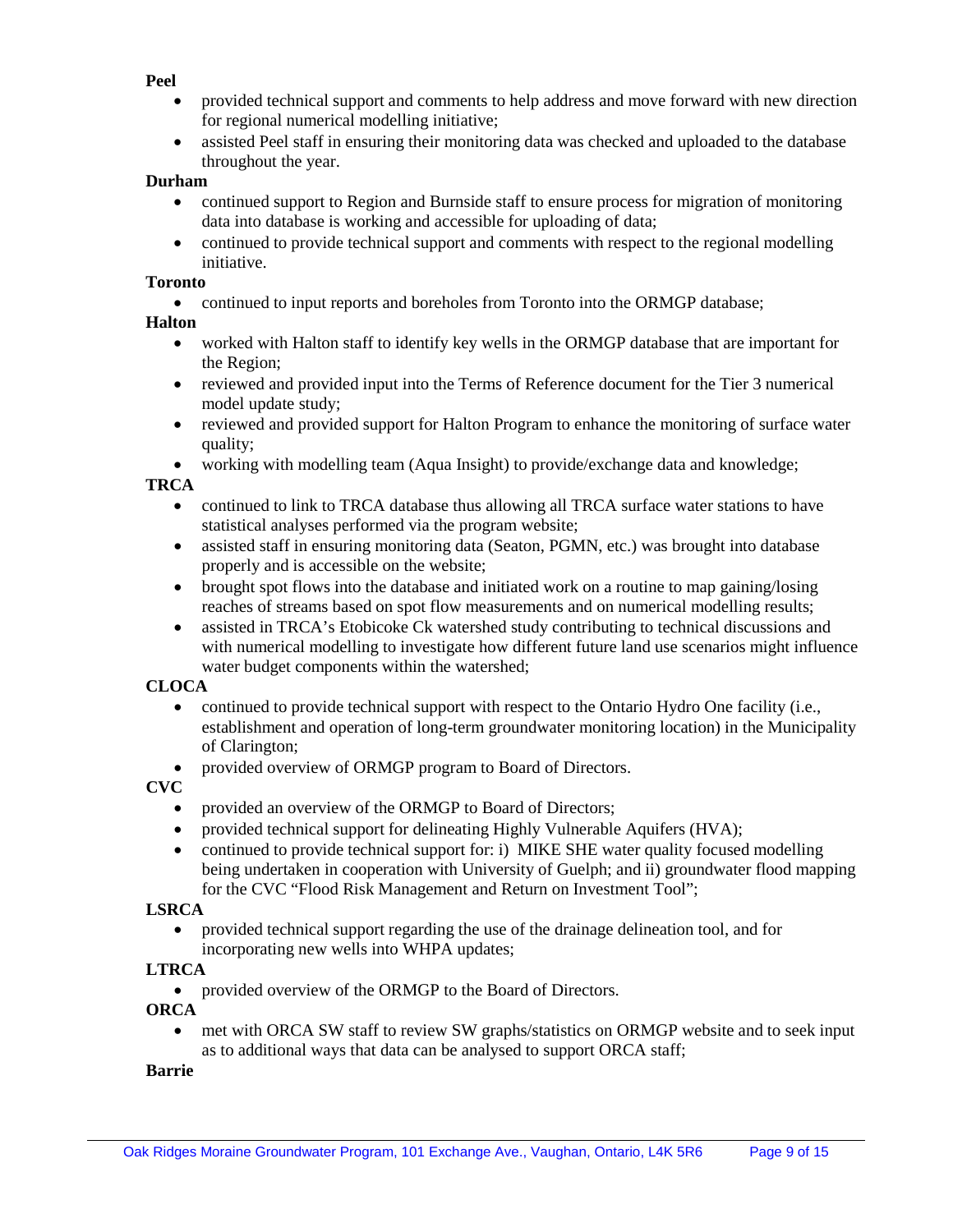• provided technical support regarding issue of deep foundations and the interconnecting of aquifers in the Barrie area.

**MECP**

• worked with MECP staff on project to investigate groundwater discharge to Lake Ontario (both direct and indirect) as well as the potential contaminant (salt) loading to the lake.

## **3. OTHER PROGRAM INITIATIVES**

Over the course of 2021 a number of other initiatives also formed part of the overall work program.

**Website** – Partnership agreements with consulting firms were initiated in early 2018 and have continued, with the end of 2021 marking the third full year of this program. Through 2021 there were eighteen consulting firms partnered with the ORMGP whose staff are now actively using the password protected side of the website. ORMGP staff track the number of consultant logins to the website by each consulting firm and provide that information back to the consulting firm so they can be kept apprised of the value they receive from their ORMGP partnership.

The ongoing partnership between ORMGP and the GIS staff from Central Lake Ontario Conservation Authority (CLOCA) continued with a focus on enhancing the program's mapping section of the website. Enhancements to the Geocortex mapping tool on the website continue to improve the ability of users to efficiently explore the vast data and information sets assembled under the program.

In 2021, some of the more significant updates to the website included the following:

- introduction of new 'Hydraulic Properties' theme map showing specific capacity, hydraulic conductivity and transmissivity results;
- introduction of new 'Surface Water' theme map allowing users to view ordered streams as well as other surface water related data and information on one map;
- changes in the list of available information from the Pop Up box when users select a well.

**Memorandum of Understanding (MOU) –** In early 2021 the MOU was signed by all partners in the program. The MOU will guide the ORMGP through to the end of 2030. Given the lateness of Halton Region's (and Conservation Halton's) intent to join the ORMGP partnership, there are two separate MOUs, the first being signed by the original 13 partner agencies, and the second slightly revised version, being signed by Halton Region and Conservation Halton. Both MOU documents were circulated to all partners in early summer 2021.

**Report Library** – in 2021, with the shut down of office work places, opportunities for any partner agency to hire summer students to help inputting reports and data to the ORMGP were limited. As a result the number of reports entered into the library continued to be limited, never-the-less, some 590 reports were added to the program library over 2021.

**Lake Ontario Flux Project –** through 2021, staff worked on a project to assist the MECP in characterizing groundwater movement to Lake Ontario, as well as with estimating the salt flux to the lake via groundwater. Owing to both: i) the large number of groundwater chemistry analyses held in the program's files; and ii) the availability of the many numerical models within the ORMGP, it was reasonable that this task be undertaken within the program.

**Field Work** – Staff continue to monitor a suite of approximately 40 wells to help in characterizing specific hydrogeological settings that have been identified across the study area. Some of these monitoring locations have continuous measurements extending back to 1994.

**Ontario Climate Advisory Committee** – as part of the task of considering the future use and updating of the available groundwater flow models across the program study area, in 2021 staff continued to attend and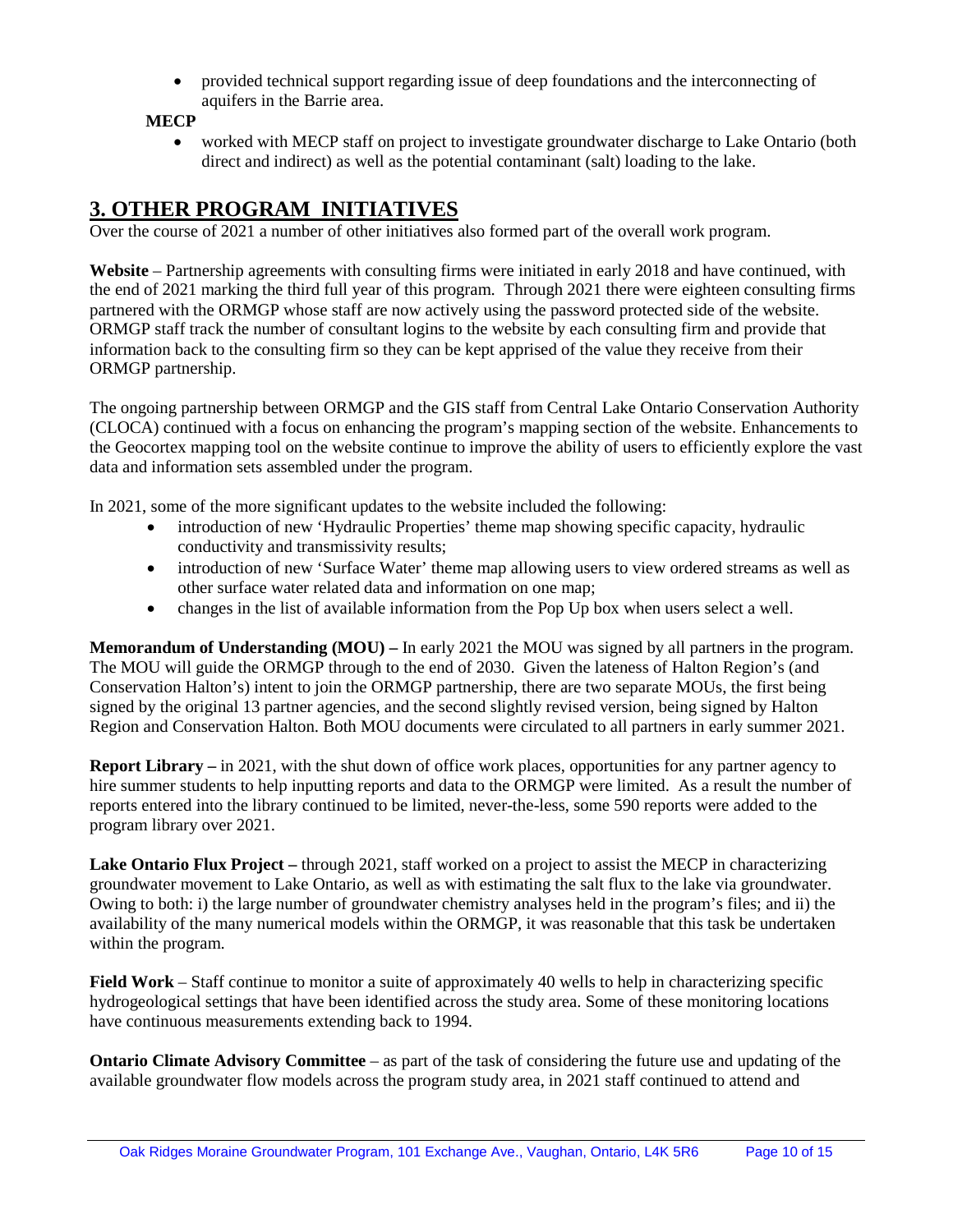contribute to this working group that advocates for best management practices in terms of collecting, managing and distributing climate information in Ontario.

**Standards Council of Canada** – Being recognized as leaders in environmental data management, ORMGP staff were invited to serve on the SCC's technical committee for drafting data standards for automated meteorological stations in Canada.

**Great Lakes Water Quality Annex –** ORMGP staff were invited to assist the Province with the updating of Groundwater Annex report within the Federal Great Lakes Water Quality Agreement. Specific work has focused on the chapter that is addressing urban groundwater issues. A draft chapter was submitted in summer 2021.

#### **Communications/Analyses**

In 2021 ORMGP staff were invited to present or meet with various external agencies on behalf of the partner agencies.

- Assisted with the organization of the annual Ontario Geological Survey (OGS)/Geological Survey of Canada (GSC)/Conservation Authority Open House held online in February 2021;
- Continued to be active in SoSmart and continued joint initiative to obtain stream temperature database from MNR;
- Assisted with TA training and set up ORMGP website accounts for students at University of Guelph enrolled in a fall 2021 on-line engineering hydrology course;
- Agreed to be part of STORM on-line video series to assist with outreach and education of groundwater issues on the Oak Ridges Moraine;
- Provided in person or on-line 'Lunch and Learn' or similar talks to the following groups to promote increased use of the ORMGP website: Jacobs, Hatch, GHD, and IBI Group,
- Met on several occasions with City of Ottawa staff to provide technical support to their Groundwater Information Project (GIP);
- Contributed two talks to the Professional Geoscientists of Ontario (PGO) Annual Symposium, which was held on-line in April, 2021. Titles of talks were "Water management and big data – are we there yet?" and "Groundwater resource decision making – the power of the collective";
- Presented on contaminant (DNAPL) hydrogeology to the CTC Source Protection Committee and subsequently to the Conservation Ontario Drinking Water Source Protection Committee;
- Continued to contribute to the Greenbelt Foundation by serving on the Advisory Committee that reviews incoming proposals;
- Joined Canadian Hydrological Model Stewardship (CHyMS): a Canadian collaboration/web server hosted by the National Research Council Canada to assist in the development of the Raven model.

## **4. BUDGET SUMMARY**

With Halton Region joining the program for 2021, there were five senior partners (City of Toronto, Regional Municipalities of York, Peel, Durham and Halton) that each contributed \$175,000 in 2021 (Total of \$875,000). In addition, the program received \$79,900 from consultant subscriptions to the program. The program's expenses for the 2021 are summarized below. 2020 costs, as well as estimated 2022 costs are also provided.

| <b>Program Component</b>         | 2020      | 2021      | $2022$ (est.) |
|----------------------------------|-----------|-----------|---------------|
| Staff Costs (Wages $+$ Benefits) | \$689,500 | \$729,900 | \$751,000     |
| $Office + Disbursements$         | \$49,200  | \$82,208  | \$68,000      |
| Computer + Software              | \$21,900  | \$42,630  | \$36,000      |
| Consultant/Services              | \$25,600  | \$27,065  | \$60,000      |
| Administration                   | \$17,700  | \$16,187  | \$18,000      |
| Total                            | \$803,900 | \$897,990 | \$933,000     |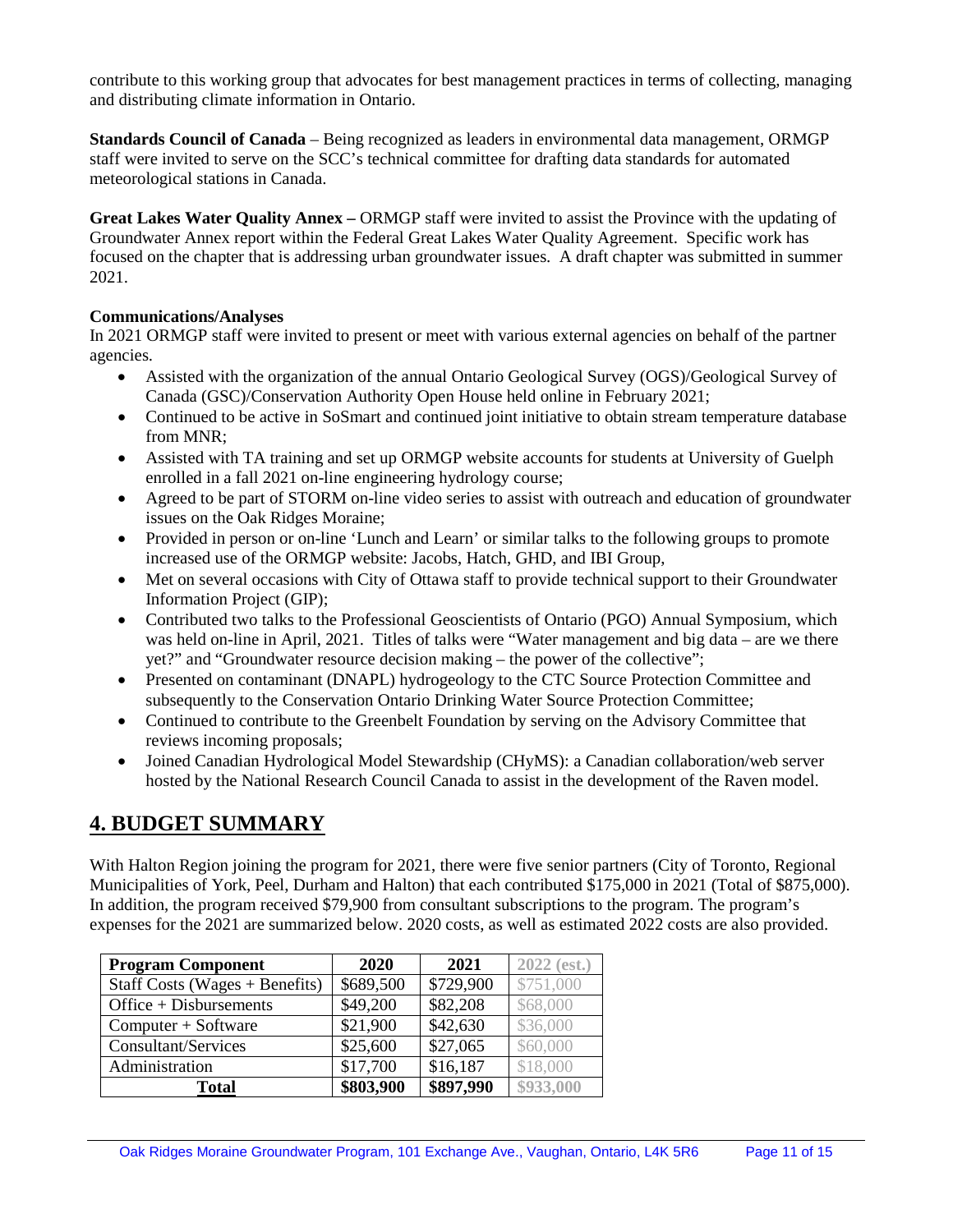The program was completed within an acceptable budget in 2021. Cost increases in 2021 were partially related to additional work being undertaken in Halton Region, both by Central Lake Ontario CA staff as well as by an additional part time service contract that was extended to an individual in the fall of 2021 to assist ORMGP staff. Given the tight budget conditions in 2020, and that staff costs/benefits rise by a minimum of the cost of living, staff initiated the process of adding a 'cost of living' adjustment to the ORMGP budget for 2021. Covid derailed this attempt in 2020 and with Halton Region joining the program in 2021, the need for this became less pressing and it was temporarily pushed back. Staff will be looking to add this cost of living adjustment to the requested funds from the funding partners going forward.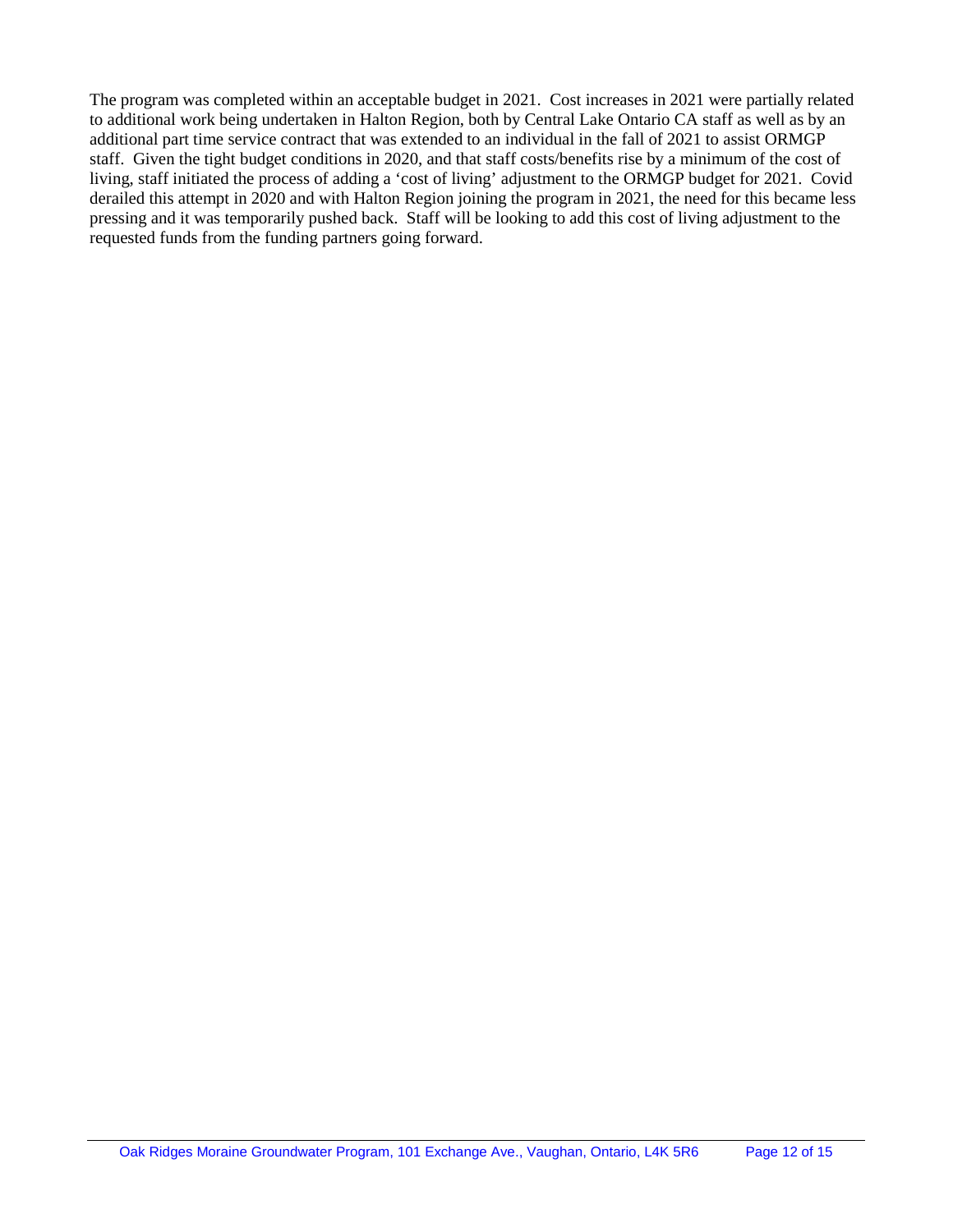# **2022 WORK PLAN – ONGOING/UPCOMING TASKS**

As in previous years, key initiatives for 2022 will relate to enhancing: i) the program's database; and/or ii) communication and outreach. Tasks will generally focus on continued enhancement of the program's website to deliver data, information and knowledge in an easily accessible manner. The long-term goal for the website is to build upon earlier successes by offering newer and better ways to access, view and analyze data, all to benefit technical staff in improving decision making. The technical content currently available on the website will continue to be enhanced by providing additional insight pieces that succinctly summarize different hydrogeological analyses that have made effective use of the vast store of data in the database. An ongoing goal of the program's website continues to be to reduce the need for extensive knowledge of various individual specialized software packages (e.g. Sitefx, GIS, SQL Management Studio, etc.).

With no suggestions as to the order of importance, through 2022 work will take place on the following aspects of the program.

#### **Work Area 1 – Halton Region Data**

Throughout 2021 work was undertaken to either rename or enter borehole records that were of interest to Halton Region. With this effort largely complete, and with Halton embarking on a renewed Tier 3 numerical modelling effort, 2022 will see continued work with Halton Region to populate temporal data (water levels, pumping data, and water quality data into the database).

• **Benefits:** Provides data so that hydrographs can be accessed/viewed on ORMGP website.

#### **Work Area 2 - Continued improvement and expansion to the database**

The database is now about 90 gigabytes in size and continues to grow as new information is appended. Up-todate climate and streamflow data are regularly acquired from Environment and Climate Change Canada and input to the database. As updates are made available from the Province the WWIS, PGMN data and PTTW will be updated in 2022. Temporal data from the partner agencies will also be updated through the year.

• **Benefits**: Improved data quality and additional data input to the database will enhance any work undertaken in the ORMGP area, whether it is in support of development, construction activities, or other.

#### **Work Area 3 – Report Library Capture**

In 2022 program staff will resume to work with Hunter GIS staff to input additional reports into the library. The reports cover a broad geographic range and will help to infill many areas where no previous work has yet been made available. In addition, if students are retained by partner agencies, ORMGP staff will also assist with training and the processing of consulting or other relevant reports. Data capture from these documents into the database will also continue.

• **Benefits:** Improved access to and availability of subsurface information across program area.

#### **Work Area 4 – Fostering and Enhancement of Partner Agency and Consultant Website Use**

Over the course of 2022, staff will continue to monitor external partner agency use of the program website and encourage further use of the site. With the anticipated re-opening of office spaces in spring 2022, staff will be exploring means (on-line or face to face) for developing and implementing additional training for technical staff at both consulting companies and partner agencies. A series of shorter training videos, each explaining one specific aspect of the website, is a current topic of discussion for 2022. Staff will continue to encourage other companies to join the partnership. Partner agency staff are also urged to encourage consulting companies to make use of the ORMGP.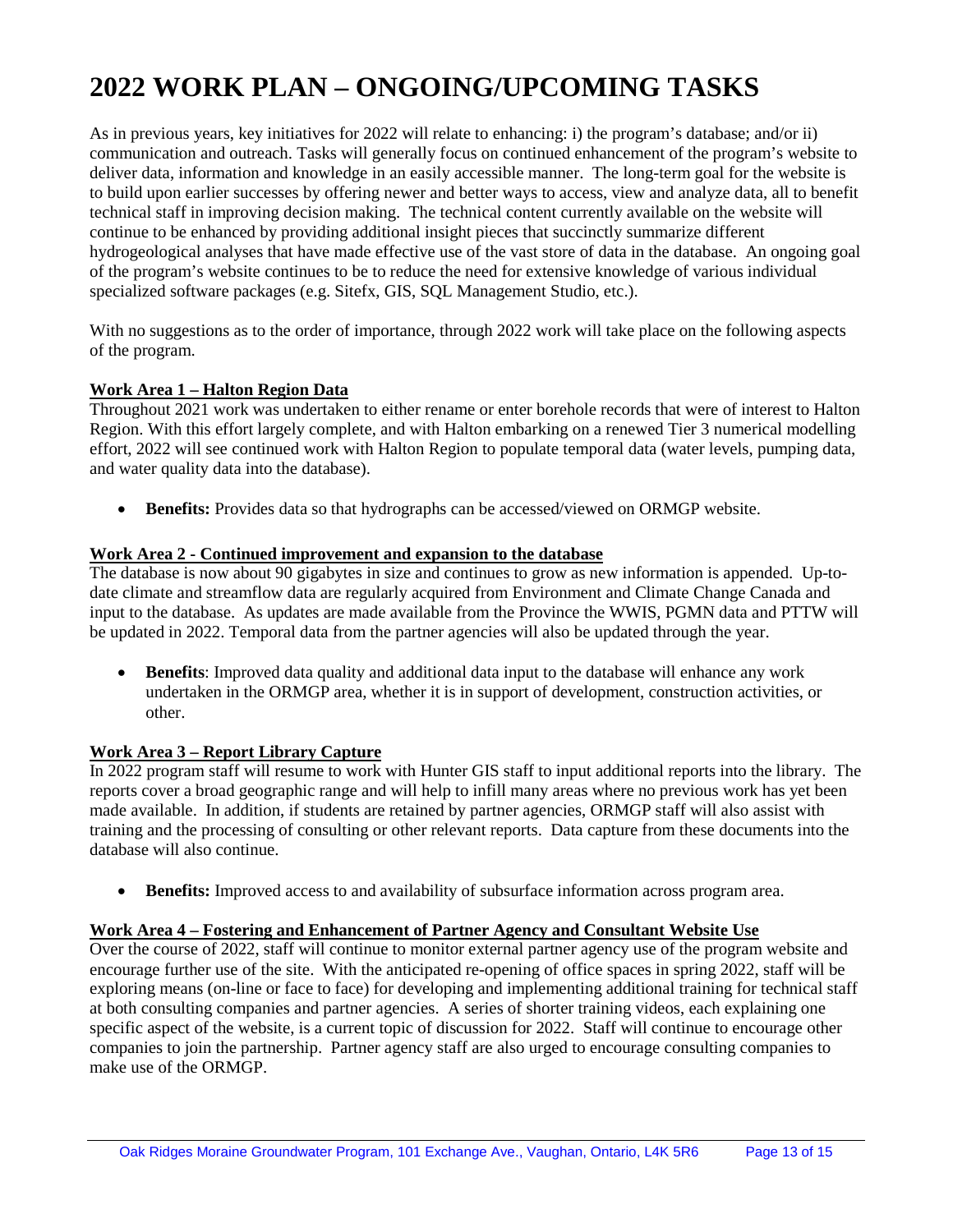• **Benefits:** This task, especially training/education initiatives, will help to ensure that consultant partners remain engaged in the program in a meaningful way, allowing them to maximize their use of the website and to contribute to the program.

#### **Work Area 5 – Geological Layer Harmonization**

With over 80 numerical models having been generated across the geographical study area of the program, staff continue to work towards a single "authoritative" geological framework across the study area by incorporating insights from these models. In the longer term, ORMGP staff are working to consolidate geological picks and polylines (e.g. ground surface constraint polylines, pinch out polylines, etc.) that might have been used by consultants in creating geological surfaces. Depending upon the consultant teams that have undertaken specific modelling studies, this information has either been submitted along with model files, or it has been withheld by the consulting team. 2022 will see work done to document and assemble a master list of geological data (picks and polylines) so that the geological layers can be re-kriged from the original data.

To date recent work has been focused on: i) appending new areas onto the existing master surfaces (e.g. Halton Region, Simcoe County); or ii) replacing existing geological surfaces with new interpretations from updated models (e.g. Durham Region). Along these lines, in 2022 staff will investigate the possible incorporation of geological layers from the OGS South Simcoe study, the results of which were released in early 2020. Staff will also look into incorporating the bedrock geological layering from the recent modelling work undertaken by the OGS and the GSC.

• **Benefits:** This task continues efforts to consolidate geological frameworks from various initiatives as well as new data into an "authoritative" set of surfaces that will extend across the entirety of the study area. For each agency, this will continue to prove to be a significant benefit in that they can confidently provide a set of interpretive geological layers to any ongoing capital works project that involves subsurface excavation or tunneling. When provided to consultants, the set of layers allows for all parties (including staff and consultants working in adjacent agencies) to speak with a common language when referring to the subsurface stratigraphy.

#### **Work Area 6 – Addition/Refinement of Geocortex Web Portal**

Over the course of 2022 several planned initiatives will be moved forward to enhance the mapping portal on the ORMGP website. These include:

- **Clip and Ship** this tool will allow users to clip layers and data from the website into an exportable package that can then be used external from the ORMGP website. The exported layers could be used for a number of purposes, for example to create cross-sections or to build localized numerical models. Although, this kind of tool has been in discussion for a few years, a technical breakthrough suggests that it can be accomplished in 2022. The tool will be designed such that it is functional only at an appropriate scale  $(-1:10:000)$ .
- **Gaining/Losing Stream Reach Delineation**  using both the CA spot flow data, as well as numerical model results, a tool is under development that will allow for gaining or losing reaches of streams to be evaluated and mapped.
- **Chemistry** although preliminary work has been undertaken on a new tool to better extract and display results of water quality tests, the tool has not been sufficiently developed to enable on the website. Work will continue in 2022 to get this tool website ready.
- Water Budget in 2022, making use of newly developed Delft FEWS system, efforts will be extended to work on a renewed water budget tool that will extend water budget coverage to the entire new Halton area.
- **Investigation into Online Model Executables -** There has been an interest in ensuring that the numerical models developed over recent years are made available for more widespread use than is currently the case. A possible solution is to develop on-line executables (e.g. input pumping rate, location, and aquifer – model run would return drawdown at a municipal well; run particle tracking